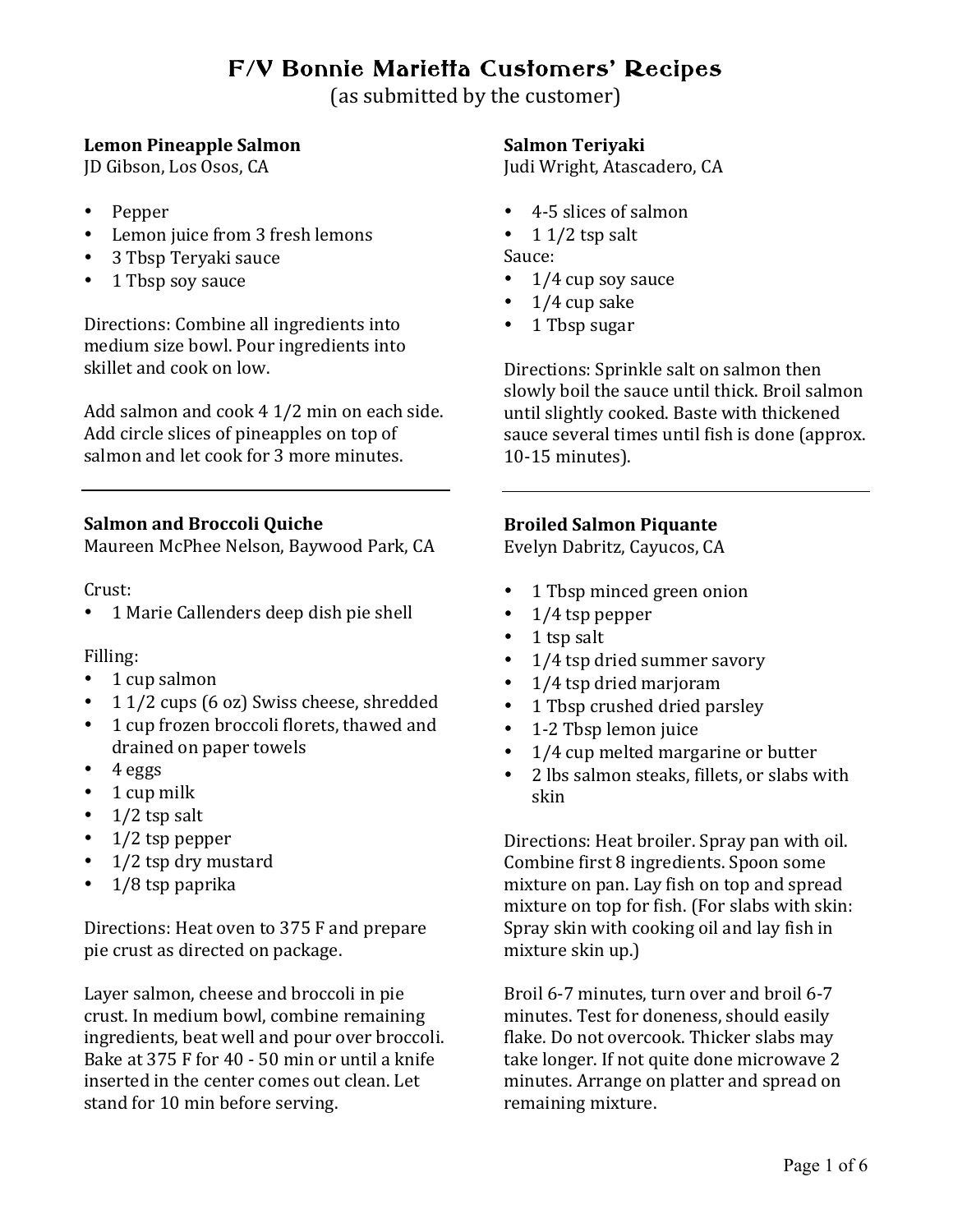# **Chuck's Wrapped Grilled Salmon**

Robert Christenson, San Luis Obispo, CA

- 4 salmon steaks of fillets about 1 inch thick
- 3 Tbsp lemon juice
- 2 Tbsp white wine
- 2 Tbsp olice oil
- 3 tsp capers
- 1/2 tsp dry mustard

Directions: Rinse salmon with cold water; pat dry with paper towels. Combine remaining ingredients and mix well. Pour over salmon and marinate for 30 minutes.

Place each piece of salmon in a piece of foil large enough to make a packet around the fish. Turn edges up. Spoon marinade over pieces and encase salmon in foil packet.

Place packets on well-greased grate over hot coals distributed for indirect heat or over gas grill with burner directly under fish packets off (indirect heat). On my Weber gas grill I use MOM setting. Cook 13 - 15 minutes depending on thickness of pieces. No need to turn packets, so they do not have to be liquid tight. Cooking can also be done on a cookie sheet in a 350-degree oven. Skin remains on foil as pieces are removed.

Notes: The original recipe from the West Coast Fisheries Development Foundation, calls for wrapping and tying in blanched lettuce leaves. It makes for a great presentation, but I've never had much luck in fixing it that way. Lettuce keeps falling apart or leaking too much. Chuck was the only chef I knew who could pull that off. I use foil and it works great!





### **Salmon Grilled in Corn Husk**

Matthew Heney, Shell Beach, CA

- Two 10 oz salmon fillets
- 2 ears of fresh corn with husks
- $11/2$  tsp red pepper flakes
- $\bullet$  1 tsp salt
- 3 Tbsp sour cream
- 1 tsp adobo sauce
- 1 Tbsp butter

Directions: Remove the husks and grill the corn turning them often to prevent burning. You want to remove them from the heat when a few of the kernels start to brown. When cool enough to handle, cut the kernels from the cob and stir with butter, a pinch of salt and pepper flakes in a bowl.

Stir the sour cream and adobo sauce together and refrigerate.

Place the biggest cornhusks in water for a few minutes. This will prevent them from burning on the grill. Lay the husks flat on the board to make two burrito-like bundles containing the salmon and corn. Wrap this bundle to cover the ingredients and tie with wetted butchers twine or thin strips of husk. Place on the grill for six minutes, then turn and grill for an additional five minutes. This time may vary depending on the heat of your grill.

You may serve this as is, which is fun for your guests, or open them on a plate leaving the husks under the salmon. Place the corn to the side and garnish the fish with the adobo/sour cream sauce. I like to use small pastry bags to drizzle a thin line of sauce on the plate and fish.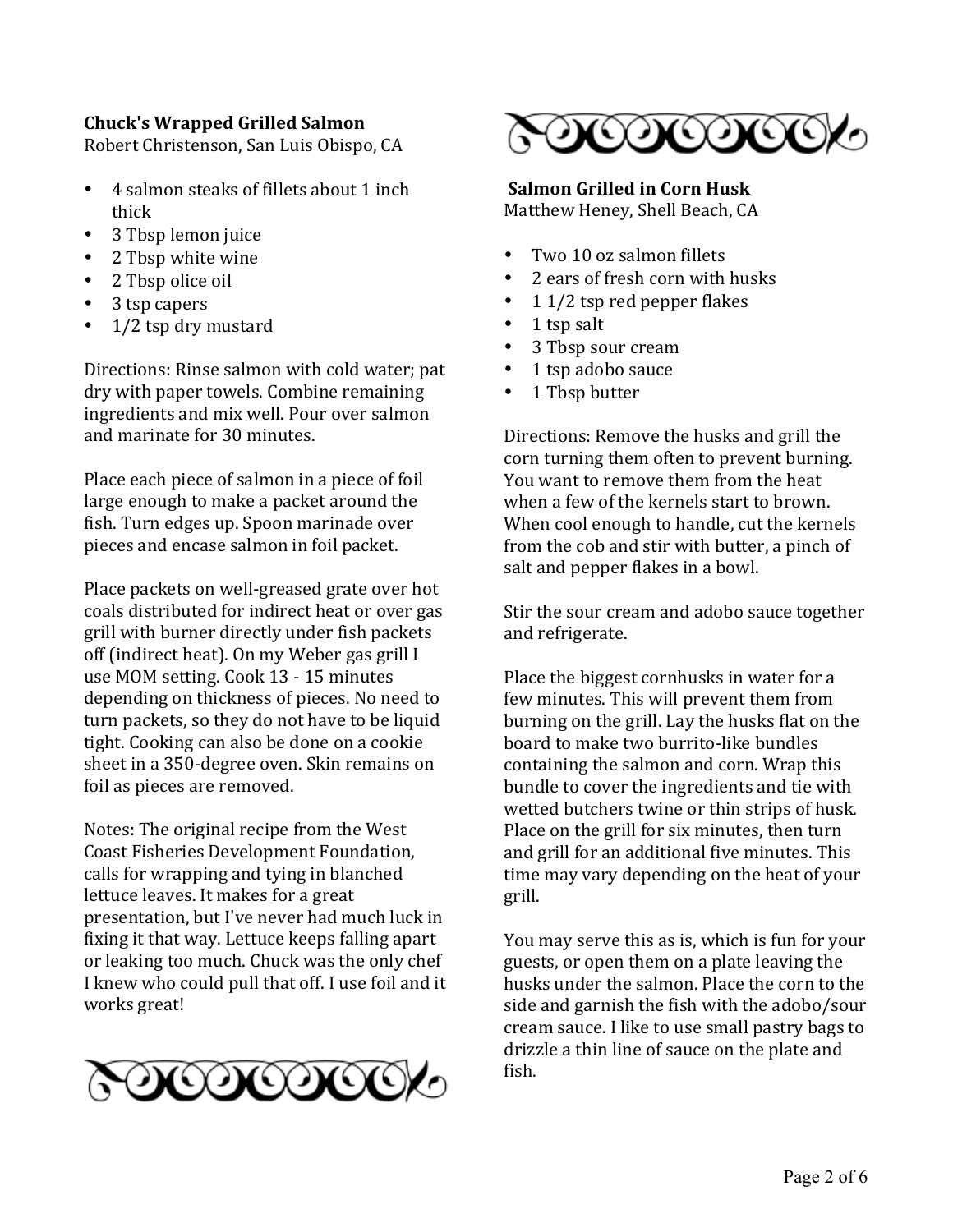### **Shrimp Casserole**

Nancy McAllister, Cayucos, CA

- cooked shrimp
- 1 Tbsp lemon juice
- 3 Tbsp salad oil
- $\bullet$  3/4 cup raw rice
- 2 Tbsp butter
- 1/4 cup minced green pepper
- 1/4 cup minced onion
- $\cdot$  1 tsp salt
- $1/8$  tsp pepper, mace and cayenne
- 1 can tomato soup
- 1 cup heavy cream
- $\cdot$  1/2 cup slivered almonds
- $1/2$  cup sherry wine
- fresh mushrooms, sauteed
- paprika

Directions: Set oven to 350 and cook for 40 minutes or until hot.

Place shrimp in 9 by 13 inch casserole dish. Sprinkle with lemon and oil. Cook rice - chill all. Sauté pepper, onion and mushrooms 5 minutes in butter. Drain. Add to shrimp. Add the rest, except  $1/4$  cup of nuts and paprika. Top casserole with leftover nuts and paprika.



#### **Salmon with Greek Seasoning** John & Sharon Fitch, Morro Bay, CA

- Fresh Pacific salmon
- Cavender's "All Purpose Greek Seasoning" (available in grocery stores in seasoning section or on internet)

Directions: Coat fresh Pacific salmon liberally—and I mean liberally—with Greek Seasoning and grill. That's it. Simple and delicious!

#### **Salmon Hash**

Betty and Stan Gustafson, Los Osos, CA

- Leftover cooked salmon,
- frozen hash brown potatoes or frozen Potatoes O'Brien.

Directions: Prepare frozen potatoes per package instructions. When potatoes are cooked, add chunks of cooked salmon, stir gently, until salmon is heated.

Variations: Chopped onions and chopped green peppers can be used instead of the Potatoes O'Brien. Cook them with the hash browns. Also, leftover chopped cooked vegetables, such as asparagus can be added with the salmon.

Notes: I use approximately 3/4 cup salmon for  $1/2$  package of hash browns, sometimes more, sometimes less. If I am using canned salmon, I use the whole can for the whole package.

#### **Soy-Balsamic Marinade**

Glenda Heald, Cambria, CA

- $1/4$  cup soy sauce
- 3 tablespoons Asian (toasted) sesame oil
- $1/4$  to  $1/2$  tsp hot chili flakes
- 1 clove garlic, peeled and minced

Directions: In a small container, mix all ingredients. Marinate salmon for 30 min to 2 hours.

Notes: This marinade, from Sunset Magazine, is a favorite of ours. It imparts rich mahogany sheen and spicy bite to salmon. The recipe can be multiplied for larger batches; cover and chill up to 2 weeks. It makes about  $1/2$ cup, enough for  $1 - 11/2$  pounds of salmon.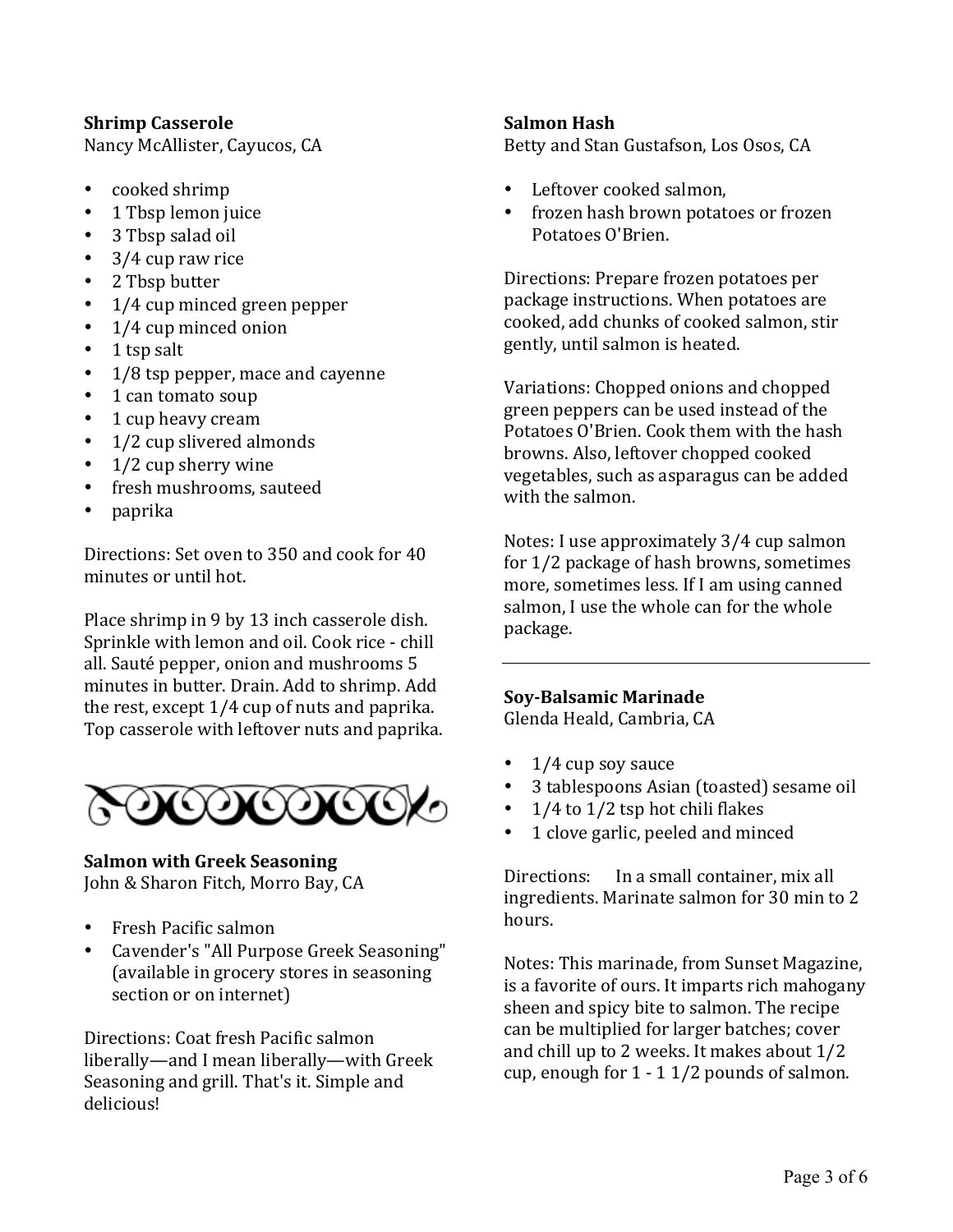#### **Salmon Bisque**

Mary Fiala, Atascadero, CA

- 2 cups salmon (canned or cooked)
- 1/4 cup melted butter or margarine
- $1/4$  cup chopped celery
- $\cdot$  1/4 cup chopped onion
- 3 Tbsp. flour
- 3 cups milk (salmon liquid may be included if using canned salmon)
- 1 cup tomato juice
- $11/2$  tsp. salt
- 1 Tbsp. chopped parsley (optional)

Directions: Coarsely flake the salmon. Sauté onion and celery in butter over low heat until tender. Stir in flour and gradually add milk. Cook over low heat until slightly thickened, stirring frequently. Blend in tomato juice. Add salt and salmon, heat thoroughly, but do not boil. Garnish with parsley.

# Variations:

\* Fish stock instead of milk

\* Add diced fresh veggies. If hard veggies (carrots, potatoes, etc.), add from beginning. If soft veggies (i.e., squash), add when you add the salt and salmon.

\* Add leftover cooked veggies, diced, when you add the salt and salmon

**Captain Mark's As You Like it Tartar Sauce** Mark Tognazzini, Morro Bay, CA

- mayonnaise
- garlic, finely diced
- onion, finely diced
- dill pickles, finely diced
- lemon juice
- pickle juice
- salt and pepper
- Tabasco sauce
- parsley or cilantro (optional)

Directions: Mix in quantities to your taste.

#### **Captain Mark's Tequila Splash Marinade**

Mark Tognazzini, Morro Bay, CA

- 1/2 cup Margarine or Butter
- 1/2 cup Brown Sugar
- 1/2 cup Teriyaki Sauce
- $1/4$  to  $1/2$  cup Tequila
- 10 Minced Garlic Cloves
- Small Diced Onion
- Lemon/Lime Juice (optional)
- Celery Salt, to taste
- Garlic Salt, to taste

Directions: Heat all ingredients together in a sauce pan just until the butter is melted. Large uncut salmon or albacore fillets may be marinated several hours, but you may want to marinate portion-sized servings for much less time, depending on the flavor profile you would like.

#### **Dave's Salmon Spread**

David Dabritz Cayucos, CA

- 8 oz cream cheese
- $1/8$  cup capers
- 1/3 cup minced red onion
- 8 oz smoked salmon
- Directions: Combine all ingredients.
- Spread on toasted bagles, toast or crackers.
- Especially good on Nabisco Wheat Things 5 Grain Harvest Chips

Refrigerate if not used immediately. Notes: Leftover baked, broiled or barbequed salmon may be used. Remove any bones. More capers and onion may be used according to your taste.

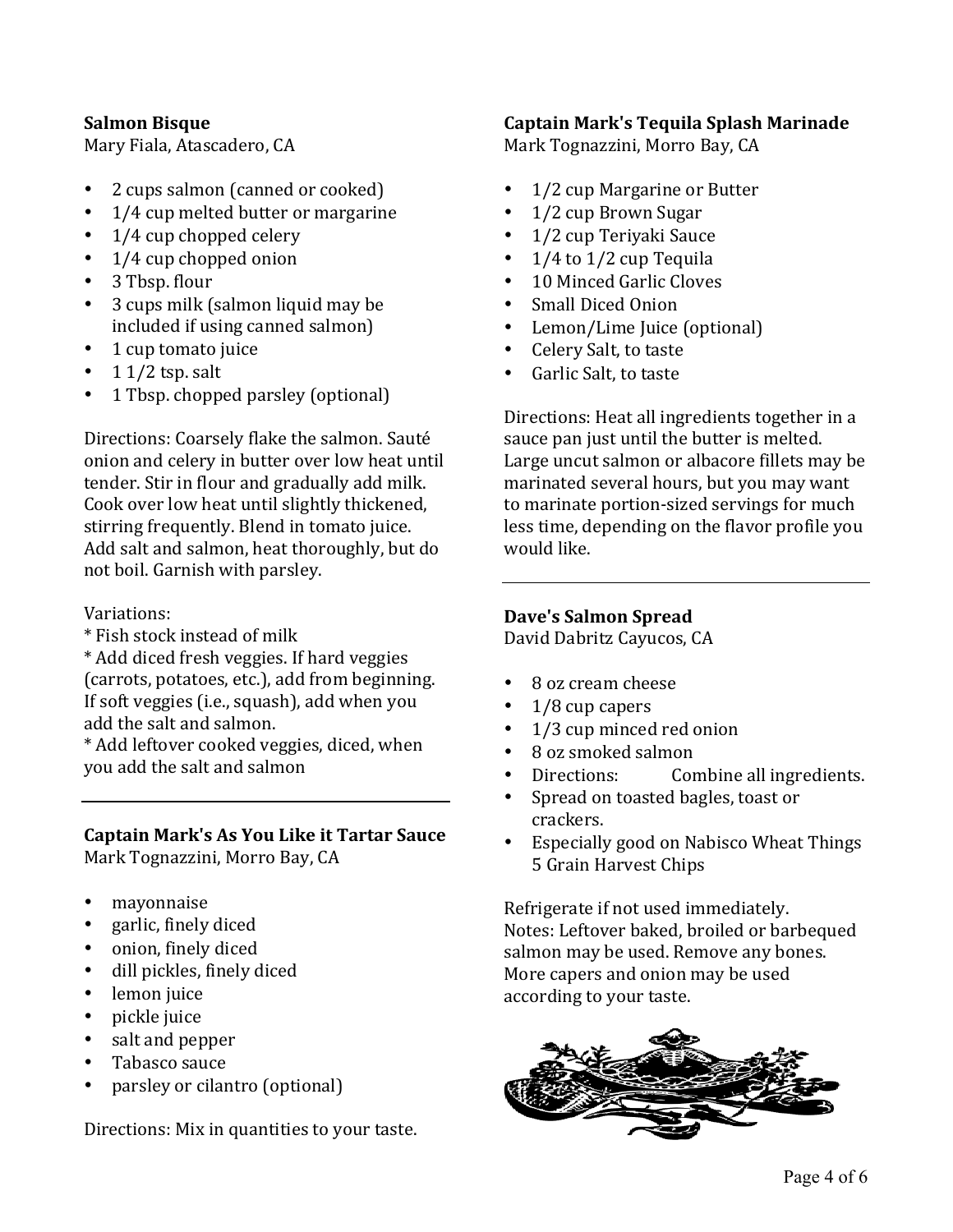# **Fiala's Fantastic Fish Recipe**

Mary Fiala, Atascadero, CA

- Albacore or Salmon, cut in serving size pieces
- soy sauce
- wine (white for salmon, red for albacore)
- sweet and spicy mustard
- fresh garlic gloves, crushed

Directions: Place fish pieces in baking pan/dish. If skin is on, place skin side down. Arrange the fish so that the thicker pieces are around the outside of the pan.

Mix 2 parts wine to 1 part soy sauce (enough liquid to cover fish about half way up) and pour over fish.

Smear a light coating of the mustard over fish. Sprinkle minced garlic over the mustardcoated fish.

Bake, uncovered, in a 350-degree oven for about 20 minutes. The time will depend on the thickness of the serving pieces. I pull them out at 20 minutes and gently flake the center of one of medallions. If the meat is mostly done, but still translucent in the center, then the fish is done.

Notes: I normally serve this with rice because the wine/soy sauce cooking juice makes a great topping for the rice.





# **Salmon Royal**

Boyd Nelson, Baywood Park, CA

- $1/2$  Salmon (3 or 4 lbs.)
- 1/2 pound bacon
- 1 med. onion sliced thin
- 4 oz black olives sliced
- 1 large or 2 small lemons
- 1  $1/2$  cups sour cream
- $11/2$  cups mayonnaise
- $1/2$  tsp. thyme
- $1/2$  tsp. basil
- $1/2$  tsp. dill

Directions: Pre-heat oven to 375, cook bacon and set aside, (save grease). In a large greased baking dish, lay salmon slab face up, pour over 3 or 4 Tbsp of bacon grease, squeeze lemon over. Mix together sour cream, mayo, thyme, basil, and dill. Break up bacon into bits. Starting with cream mix alternate layers of cream mix, onions, mushrooms, bacon and olives, ending with cream mix. Top with thin lemon slices. Cook in oven for 30 minutes covered with foil and then 30 minutes uncovered. Remove from oven and serve. (CAUTION) This is not Weight Watchers approved!

Note: This one is rich, and a lot better than it sounds. I use about  $1/2$  of a 10 lb salmon and cut off tail to fit the dish. You can back off some on the mayo and sour cream if you want, but I don't.